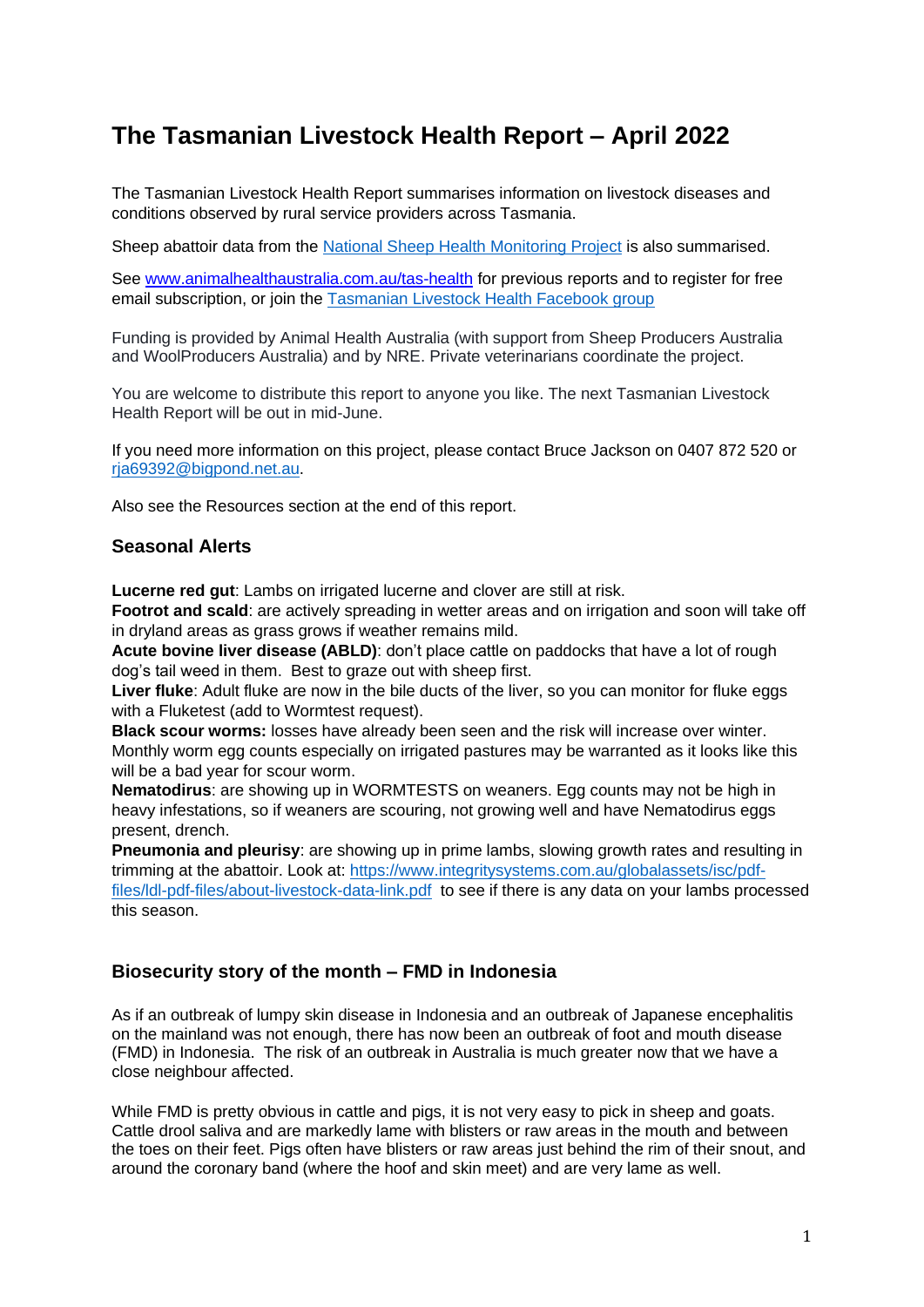In contrast sheep may not be very lame, there may be blisters/raw areas around the coronary band, but these are usually shallow. Blisters on the mouth and on the tongue rupture very easily to form shallow ulcers and sheep don't usually drool saliva. Infected sheep moved undetected around England for several weeks in 2001 before FMD was diagnosed in pigs at an abattoir.

If you even faintly suspect FMD in sheep, goats, cattle or pigs you should immediately contact your vet or the Emergency Animal Disease hotline on 1800 675 888.

# **The single most important biosecurity action you can take**

Hotel quarantine was a hot topic during the COVID crisis in Tasmania and as much as incoming travellers hated it, it was effective in reducing the risk of infection in the Tasmanian community, and for many months we enjoyed freedom from restrictions while other states had lock-downs.

The same principle applies in the animal world - you can use quarantine to limit the risks of a number of disease and conditions entering your property, infecting your livestock and costing you money and stress.

Have a secure paddock ready close to the unloading ramp but without any of the same species over the fence, walk sheep and goats through a footbath if possible, and keep introduced livestock in isolation from your other stock for at least 2 weeks if you can, the longer the better. This gives time for disease signs to show up (you must inspect them frequently). I have seen outbreaks of sheep body lice, footrot and *Mycoplasma bovis* all prevented by detecting the problem while animals were still in isolation after entry.





| <b>SHEEP</b>            |                                                    |                                                |                                                                                           |                                                                                                                                                                                                                                                 |  |  |
|-------------------------|----------------------------------------------------|------------------------------------------------|-------------------------------------------------------------------------------------------|-------------------------------------------------------------------------------------------------------------------------------------------------------------------------------------------------------------------------------------------------|--|--|
| Disease/condition       | Number of<br>reports/<br>cases                     | <b>Region</b>                                  | <b>Details</b>                                                                            | Prevention, treatment, and other biosecurity advice or<br>measures                                                                                                                                                                              |  |  |
| <b>Bruising</b>         | 10% of one<br>line of<br>mutton at<br>the abattoir | Southern<br>Tasmania                           | <b>Bruising limits</b><br>market<br>destinations<br>for affected<br>carcasses             | Handle sheep calmly and quietly.                                                                                                                                                                                                                |  |  |
| Cast                    | One ewe in<br>one small<br>flock                   | <b>Northern</b><br>Tasmania                    | Maternal ewe<br>in good<br>condition.                                                     | Maternal ewes can get very fat and if they get on their back,<br>cannot regain their feet. Often attacked by crows when down.<br>Keep ewes at condition score $3.3$ – $3.6$ . Check them frequently if<br>they are overweight and getting cast. |  |  |
| Condition score,<br>low | Many flocks                                        | NW.<br>Northern<br>and<br>Southern<br>Tasmania | Body condition<br>scores (BCS)<br>lower than<br>optimal for<br>breeding and<br>production | Most common cause is insufficient energy in the diet, but specific<br>deficiencies (selenium etc), broken mouth, worms, fluke,<br>pneumonia, kidney disease, liver disease, etc can also be<br>responsible.                                     |  |  |

# **Diseases and conditions seen in Tasmania in April 2022**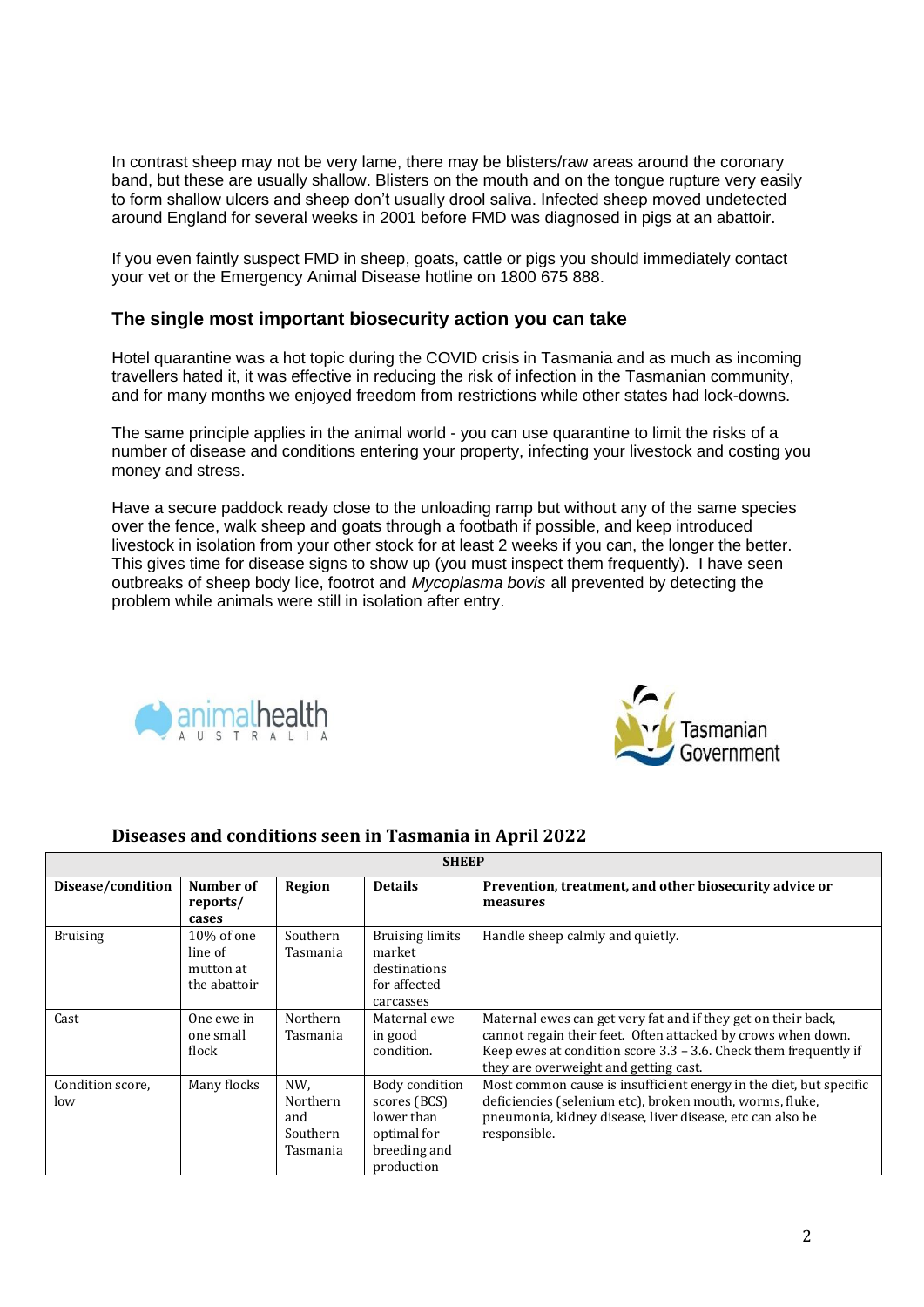| Cysticercosis<br>("bladder worm")          | Detected at<br>abattoir in<br>$8.6\%$ of<br>lambs and<br>16.9% of<br>mutton<br>carcases. | NW,<br>Southern<br>and<br>Northern<br>Tasmania.                       | Seen as small<br>clear bags of<br>fluid attached<br>to liver,<br>intestines, or<br>elsewhere in<br>abdominal<br>cavity of sheep<br>at abattoir.<br>Causes liver to<br>be trimmed or<br>condemned,<br>'runners'<br>condemned.<br>Spread by a<br>dog tapeworm. | Prevented by stopping dogs from eating sheep offal and/or by<br>treating all dogs including pets with a wormer containing<br>praziquantel every 30 days. Visiting dogs (contractors, shooters)<br>must be treated at least 2 days before arrival on property. Keep<br>stray dogs off the property. These measures also prevent sheep<br>measles and hydatids. See fact sheet on:<br>https://sheepconnecttas.com.au/disease-factsheets/     |
|--------------------------------------------|------------------------------------------------------------------------------------------|-----------------------------------------------------------------------|--------------------------------------------------------------------------------------------------------------------------------------------------------------------------------------------------------------------------------------------------------------|--------------------------------------------------------------------------------------------------------------------------------------------------------------------------------------------------------------------------------------------------------------------------------------------------------------------------------------------------------------------------------------------------------------------------------------------|
| Dags                                       | Wide-spread                                                                              | NW,<br>Southern<br>and<br>Northern<br>Tasmania                        | Due to<br>scouring.                                                                                                                                                                                                                                          | May be due to worms, gut infection (e.g. Salmonella, Yersinia),<br>nutritional factors. Have a WORMTEST egg count done and ask<br>the laboratory to culture for Yersinia and Salmonella if egg<br>counts are low. Check paddock for plants such as capeweed.<br>Crutch. The Dealing with Dag Advisor Manual is available at<br>www.wool.com/flystrikelatest.                                                                               |
| Downer ram                                 | One ram in<br>one small<br>flock                                                         | Northern<br>Tasmania                                                  | This one a<br>young ram in<br>poor condition<br>that got cast.                                                                                                                                                                                               | Effective drench, supplementary feed, good nursing.                                                                                                                                                                                                                                                                                                                                                                                        |
| Ear tag infection                          | One aged<br>ewe, from<br>one medium<br>mob                                               | Northern<br>Tasmania                                                  | Swelling,<br>crusts,<br>discharge<br>around area<br>where tag goes<br>through ear                                                                                                                                                                            | Clean and apply antiseptic spray. If ear is swollen may need<br>antibiotics under veterinary supervision. Prevent by soaking tags<br>in antiseptic before applying.                                                                                                                                                                                                                                                                        |
| Fleece<br>derangement                      | Several<br>sheep from<br>several<br>properties                                           | Northern<br>Tasmania                                                  | Wool staples<br>hanging out<br>from surface of<br>fleece.                                                                                                                                                                                                    | Usually body lice but can also be itch mite, grass seeds, wool<br>break, shedding genetics etc.                                                                                                                                                                                                                                                                                                                                            |
| Fade and die<br>without scouring -<br>lamb | One lamb in<br>one small<br>flock                                                        | Northern<br>Tasmania                                                  | Lamb loses<br>weight, no<br>response to<br>drench, dies.                                                                                                                                                                                                     | Could be a chronic infection, maybe pneumonia, liver abscess,<br>kidney disease, congenital problem.                                                                                                                                                                                                                                                                                                                                       |
| Flank strike due to<br>footrot             | Two sheep<br>from two<br>medium<br>flocks                                                | Northern<br>Tasmania                                                  | Flystrike on<br>flank where<br>front foot<br>contacts body<br>when sheep<br>lies down.                                                                                                                                                                       | Exudate from footrot wets wool and flystrike starts there. Treat<br>as for body strike. Prevention - see Footrot section for footrot<br>control and eradication.                                                                                                                                                                                                                                                                           |
| Fleece rot                                 | Sporadic<br>cases in<br>several<br>flocks                                                | Southern<br>Tasmania                                                  | Green<br>discoloration<br>of wool at skin<br>level.                                                                                                                                                                                                          | Caused by constantly wet fleece plus some genetic pre-<br>disposition mainly in Merinos. "Devil's grip" pre-disposes. Pre-<br>disposes to body strike. Use preventative flystrike<br>measures/chemicals and select against this trait.                                                                                                                                                                                                     |
| Fly strike                                 | Widespread                                                                               | Wide-<br>spread in<br>NW,<br>Northern<br>and<br>Southern<br>Tasmania. | Mostly breech<br>strike but body<br>strike too.                                                                                                                                                                                                              | Prevent: Identify and correct causes of scouring. Chemical<br>preventative treatments. Report if protection period appears<br>shorter than label claim. Correct tail length. Select against sheep<br>prone to dermo, fleece rot. Select for less wrinkles, bare breech,<br>less dags. Treat: frequent inspection and early treatment of<br>strikes. See: https://www.wool.com/sheep/welfare/breech-<br>flystrike/ and the FLYBOSS web site |
| Foot abscess (heel<br>abscess)             | 5% on one<br>property,<br>and one ram<br>in one small<br>flock.                          | Northern<br>Tasmania                                                  | Swelling of one<br>toe, hot, painful<br>and discharge<br>pus in acute<br>stage. May<br>affect all 4 feet                                                                                                                                                     | Fresh cases showing up now. Treat: Pare away hoof to allow<br>drainage of pus, inject long-acting broad-spectrum antibiotics<br>and anti-inflammatories (under vet supervision), keep feet dry<br>e.g. on slatted floor of shearing shed, place epsom salts on<br>drainage point and bandage. Ensure fit to load if transported.                                                                                                           |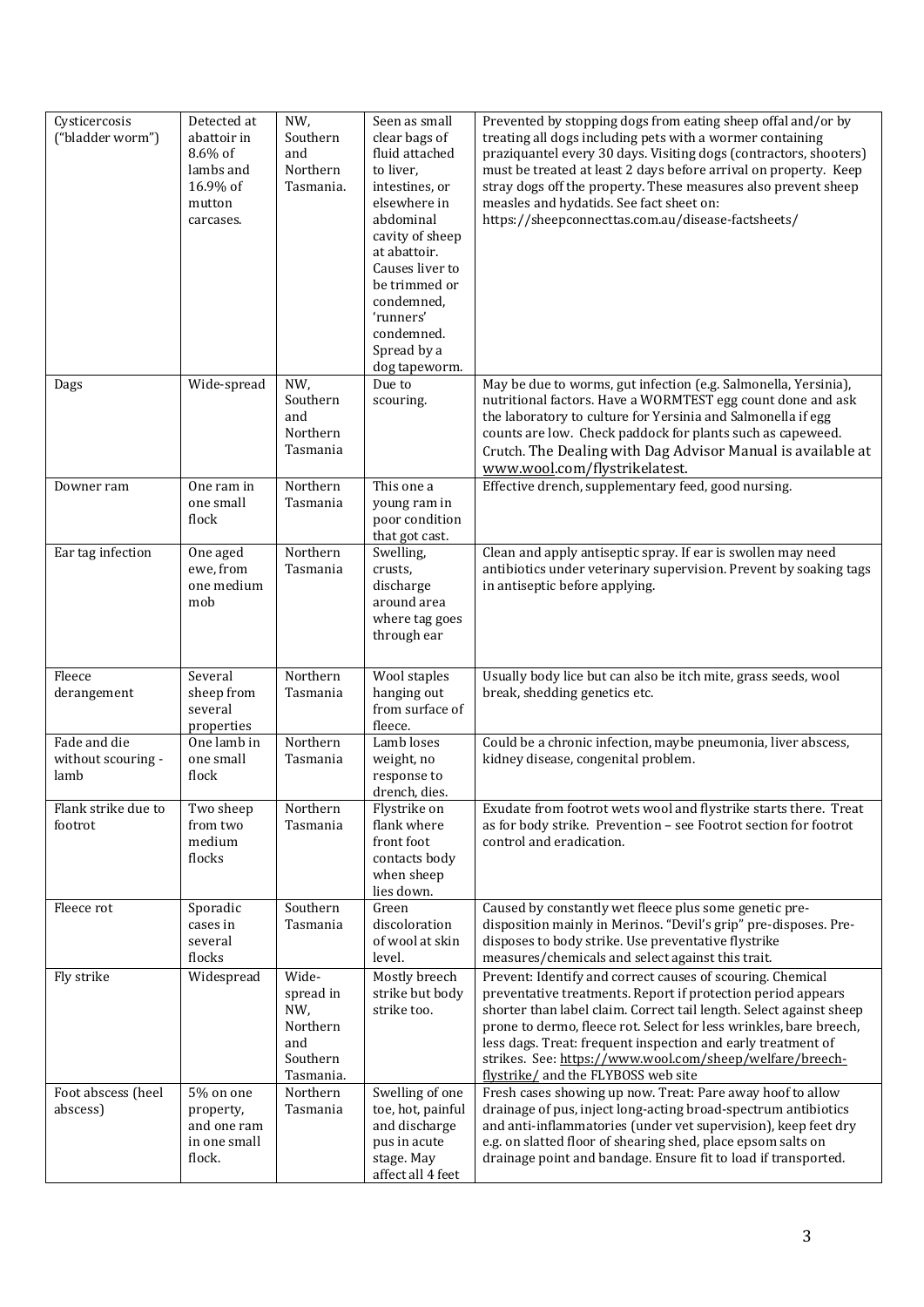|                                   |                                                                |                                                | in some cases,<br>but usually one<br>foot.                                                                                                                                                                     | Prevent: Keep mob average BCS to 3 - 3.3, autumn or pre-lamb<br>shear, reduce interdigital skin injury, walk through 5-10%<br>formalin or 10% zinc footbath weekly. See<br>https://www.dpi.nsw.gov.au/_data/assets/pdf_file/0013/3144<br>10/Foot-abscess-in-sheep.pdf                                                                                                                                                                                                                                                                                                                                                            |
|-----------------------------------|----------------------------------------------------------------|------------------------------------------------|----------------------------------------------------------------------------------------------------------------------------------------------------------------------------------------------------------------|----------------------------------------------------------------------------------------------------------------------------------------------------------------------------------------------------------------------------------------------------------------------------------------------------------------------------------------------------------------------------------------------------------------------------------------------------------------------------------------------------------------------------------------------------------------------------------------------------------------------------------|
| Footrot (virulent)                | Widespread                                                     | Northern<br>Tasmania                           | Active spread<br>has continued<br>on some wetter<br>properties and<br>on irrigation.<br>Chronic cases<br>only in drier<br>areas.                                                                               | Control by footbathing, use of vaccine, cull chronic cases. Too late<br>to attempt eradication this autumn. Prevention: Ask for a Sheep<br>Health Declaration when buying sheep and ensure section B1<br>confirms flock is free of virulent footrot but still footbath and<br>check feet on arrival. Maintain good boundary fences. See Ute<br>Guide for Tasmania:<br>https://www.wool.com/globalassets/wool/sheep/welfare/other<br>-husbandry/footrot--a-guide-to-identification-and-control-in-<br>the-field---tas-2019.pdf                                                                                                    |
| Footrot<br>(intermediate)         | One medium<br>flock                                            | Northern<br>Tasmania                           | Under-running<br>of hoof horn<br>only extends<br>part way up<br>the sole of the<br>hoof. Can be<br>eradicated but<br>causes less<br>production loss<br>than virulent<br>footrot.                               | Paring, footbathing, culling chronic cases, use of vaccine.<br>Eradication by repeated foot inspections and culling all infected<br>sheep can be executed this summer. Ensure culls fit to load if<br>transported. Prevention: Ask for a Sheep Health Declaration<br>when buying sheep and ensure section B1 confirms flock is free<br>of virulent footrot but still footbath and check feet on arrival.<br>Maintain good boundary fence. See Ute Guide for Tasmania:<br>https://www.wool.com/globalassets/wool/sheep/welfare/other<br>-husbandry/footrot--a-guide-to-identification-and-control-in-<br>the-field---tas-2019.pdf |
| Footrot, benign<br>('scald')      | Several<br>sheep in one<br>medium<br>flock                     | Southern<br>Tasmania                           | Score 1 and 2<br>lesions (less<br>than 2mm<br>under-running<br>of hoof horn at<br>heel)                                                                                                                        | Also called scald but can be due to Ovine Interdigital Dermatitis<br>(OID) as well. Re-check in 14 days to ensure not progressing to<br>virulent footrot. Usually responds to footbathing and dry<br>conditions underfoot.                                                                                                                                                                                                                                                                                                                                                                                                       |
| Hernias<br>(abdominal), large     | Two cases in<br>two flocks                                     | Northern<br>Tasmania                           | Large bulge in<br>abdomen wall                                                                                                                                                                                 | Cull. May not be fit to load depending on size. Very hard to<br>repair surgically.                                                                                                                                                                                                                                                                                                                                                                                                                                                                                                                                               |
| Knotty gut                        | 1% of one<br>day's<br>processing<br>was affected               | Northern<br>Tasmania                           | Small nodules<br>or pimples on<br>surface of large<br>bowel.                                                                                                                                                   | Usually caused by a worm that lives in the large bowel of the<br>sheep in summer rainfall areas. These lambs may have been<br>imported.                                                                                                                                                                                                                                                                                                                                                                                                                                                                                          |
| Lameness                          | A number of<br>sheep in a<br>number of<br>mobs                 | NW,<br>Northern<br>and<br>Southern<br>Tasmania | Reluctant to<br>bear full<br>weight on at<br>least one leg.                                                                                                                                                    | Could be footrot, scald, foot abscess, scabby mouth of feet,<br>arthritis, injuries, toe abscess, laminitis, standing on concrete<br>surfaces too long. Identify cause and treat accordingly.                                                                                                                                                                                                                                                                                                                                                                                                                                    |
| Leg held off<br>ground, trembling | One ram in<br>one medium<br>mob                                | Northern<br>Tasmania                           | Front leg of<br>ram recently<br>mixed with<br>other rams                                                                                                                                                       | Probably a fighting injury. If leg fractured ram should be<br>euthanised. If bruised, separate and rest.                                                                                                                                                                                                                                                                                                                                                                                                                                                                                                                         |
| Lice (body lice)                  | Widespread                                                     | Southern<br>Tasmania.                          | Sheep body lice<br>cause fleece<br>damage. Check<br>for 2mm long<br>insects with<br>broad reddish<br>head moving<br>slowly away<br>from light by<br>parting wool<br>10 times down<br>each side of 10<br>sheep. | See LICEBOSS: http://www.liceboss.com.au/sheep-goats/ for a<br>full practical guide to managing and preventing sheep body lice.<br>Ask for Sheep Health Declaration when buying sheep. Isolate and<br>treat or check introduced sheep.                                                                                                                                                                                                                                                                                                                                                                                           |
| Liver fluke                       | Detected at<br>abattoir in<br>$2.7\%$ of<br>lambs and<br>7% of | NW,<br>Northern<br>and<br>Southern<br>Tasmania | Abattoir<br>detection, farm<br>post mortem<br>or Fluke eggs<br>found in                                                                                                                                        | Pickup of immatures is continuing, and mature fluke will be in<br>bile ducts now so Fluketest monitoring from now on is logical.<br>Triclabendazole best treatment from November to July as it kills<br>immature fluke as well as mature fluke but has 63 days ESI. Treat<br>slaughter stock then keep them on paddocks with trough water                                                                                                                                                                                                                                                                                        |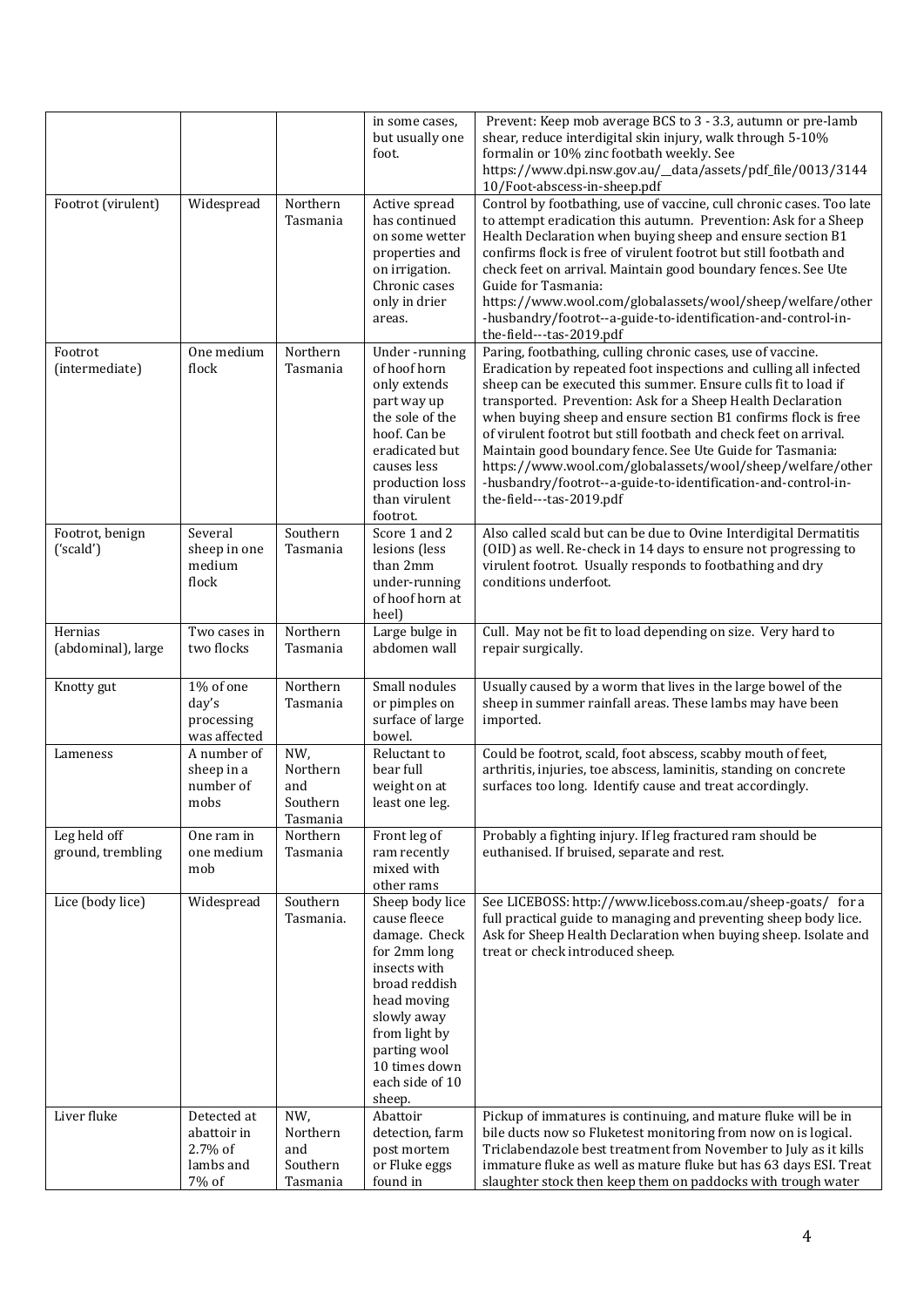| Lumpy wool<br>(dermo)                          | mutton<br>carcasses.<br>At least one<br>property                                                                                                               | Southern<br>and<br>Northern<br>Tasmania        | FLUKETEST on<br>manure<br>samples sent to<br>laboratory.<br>Bottle jaw,<br>anaemia,<br>weight loss and<br>deaths from<br>heavy<br>infestation.<br>Wool in hard<br>blocks along<br>topline. | until slaughter if possible or use albendazole at higher<br>recommended dose rate even though it only kills adults (10 day<br>WHP/ESI). Consider treatment with a different flukicide family in<br>late winter to kill adult fluke that may be resistant to<br>triclabendazole (resistance has been demonstrated in Tasmania.)<br>See fact sheet on https://sheepconnecttas.com.au/disease-<br>factsheets/<br>Can treat with long-acting tetracycline during dry period (with<br>vet supervision), wait for 6 weeks and shear. Wool still valuable.<br>Prevent by not yarding sheep when wet to skin. |
|------------------------------------------------|----------------------------------------------------------------------------------------------------------------------------------------------------------------|------------------------------------------------|--------------------------------------------------------------------------------------------------------------------------------------------------------------------------------------------|-------------------------------------------------------------------------------------------------------------------------------------------------------------------------------------------------------------------------------------------------------------------------------------------------------------------------------------------------------------------------------------------------------------------------------------------------------------------------------------------------------------------------------------------------------------------------------------------------------|
| Mycoplasma<br>ovipneumoniae                    | 15% of<br>lambs<br>trimmed at<br>slaughter<br>from one<br>large<br>property,<br>slow growth<br>rates in<br>another.                                            | Northern<br>and<br>Southern<br>Tasmania        | Causes<br>respiratory<br>disease but<br>signs may not<br>be noticed.<br>Slower growth<br>rates, take<br>longer to finish.                                                                  | Lambs infected by chronic carrier ewes and get pneumonia when<br>stressed. Lungs may stick to inside of rib cage (pleurisy) resulting<br>in average of 1 kg of ribs trimmed from carcase. Prevention by<br>reducing stress if possible.                                                                                                                                                                                                                                                                                                                                                               |
| Nasal discharge,<br>purulent, both<br>nostrils | Several<br>sheep in<br>several<br>flocks                                                                                                                       | Northern<br>Tasmania                           | Can be due to<br>viral or<br>bacterial<br>infections                                                                                                                                       | If sheep are bright and alert no action required. If depressed,<br>laboured breathing, deaths, veterinary advice should be sought.                                                                                                                                                                                                                                                                                                                                                                                                                                                                    |
| Nematodirus                                    | Weaners in a<br>number of<br>flocks                                                                                                                            | NW,<br>Southern<br>and<br>Northern<br>Tasmania | Weaners scour<br>with poor<br>growth rates.<br>Nematodirus<br>egg counts may<br>or may not be<br>high.                                                                                     | Nematodirus egg counts often do not reflect adult worm burden<br>inside the weaners. Post mortem a typical case and have a total<br>worm count done or treat and look for response.                                                                                                                                                                                                                                                                                                                                                                                                                   |
| Nephritis (kidney<br>damage)                   | Detected at<br>abattoir in<br>10.3% of<br>lambs and<br>16.6% of<br>mutton<br>carcases                                                                          | NW,<br>Northern<br>and<br>Southern<br>Tasmania | Kidneys are<br>swollen, white<br>spotted or<br>scarred.                                                                                                                                    | Infection via urinary tract, via the blood stream or due to other<br>factors. Prevention: make sure sheep have access to good quality<br>water and lambs have been trained to drink if source of water<br>(e.g. troughs vs dams) changes at weaning. Remove tails at third<br>joint and treat any infections such as pneumonia early.                                                                                                                                                                                                                                                                 |
| Paralysis and<br>bruising                      | One ram<br>lamb in one<br>small flock                                                                                                                          | Northern<br>Tasmania                           | Ram lamb<br>down after<br>mixing with<br>adult rams                                                                                                                                        | Nursing, anti-inflammatories under vet supervision, euthanise if<br>can't stand after 2-3 weeks.                                                                                                                                                                                                                                                                                                                                                                                                                                                                                                      |
| Photo-<br>sensitisation                        | One ewe in<br>one small<br>flock.                                                                                                                              | Northern<br>Tasmania                           | Skin peeled off<br>ears.                                                                                                                                                                   | Blood sample for liver damage check, spore count pasture for<br>Pithomyces (Facial Eczema) spores, check water for blue-green<br>algae, poisonous plants and pigment plants (e.g. storksbill,<br>medics). Treat with anti-inflammatories, antibiotics if necessary<br>(and with vet supervision), offer deep shade, move to new<br>paddock.                                                                                                                                                                                                                                                           |
| Pleurisy                                       | Detected at<br>post mortem<br>in one ewe.<br>Also seen in<br>association<br>with<br>Mycoplasma<br>in slaughter<br>line. Seen in<br>0.6% of lamb<br>and 0.4% of | Northern<br>Tasmania                           | Lungs stuck to<br>chest wall.<br>Usually results<br>in major<br>trimming in<br>abattoir.<br>Deaths on farm<br>as well.                                                                     | Treat sick sheep with cough or respiratory distress with<br>antibiotics (under vet supervision). Try to avoid stress events,<br>drench sheep carefully, avoid dusty feedstuffs.                                                                                                                                                                                                                                                                                                                                                                                                                       |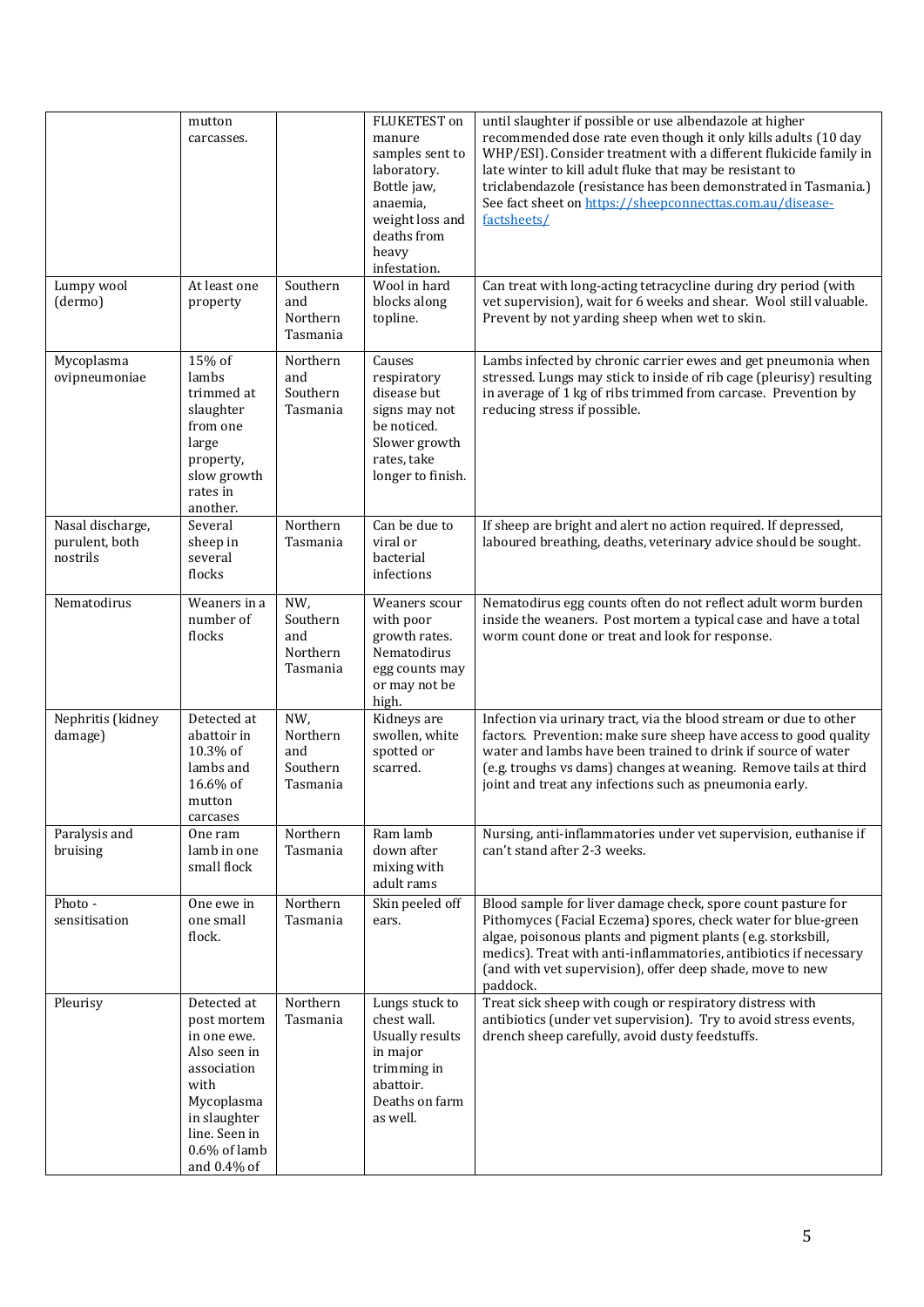|                                                   | mutton<br>carcasses.                                                                                        |                                                |                                                                                                                                                                                                        |                                                                                                                                                                                                                                                                                                                                                                                                                                                                                                                         |
|---------------------------------------------------|-------------------------------------------------------------------------------------------------------------|------------------------------------------------|--------------------------------------------------------------------------------------------------------------------------------------------------------------------------------------------------------|-------------------------------------------------------------------------------------------------------------------------------------------------------------------------------------------------------------------------------------------------------------------------------------------------------------------------------------------------------------------------------------------------------------------------------------------------------------------------------------------------------------------------|
| Pink eye                                          | Several<br>flocks                                                                                           | NW,<br>Northern<br>and<br>Southern<br>Tasmania | Discharge<br>down cheeks,<br>white areas on<br>cornea of eye.<br><b>Usually spread</b><br>by flies, long<br>grass and close<br>contact (e.g.<br>yarding)                                               | If low prevalence and on good feed and water leave alone to self-<br>heal as mustering can increase spread within mob. Treat with<br>antibiotic injections under vet supervision. Eye ointments/sprays<br>less effective.                                                                                                                                                                                                                                                                                               |
| Redgut                                            | A number of<br>flocks                                                                                       | Wide-<br>spread                                | Redgut on<br>lucerne/clover.<br>Seen as sudden<br>death and<br>rapid bloating.<br>Dark red<br>twisted<br>intestines on<br>post mortem.                                                                 | Provide access to roughage                                                                                                                                                                                                                                                                                                                                                                                                                                                                                              |
| Ryegrass staggers                                 | Widespread<br>and severe,<br>some seen in<br>mature<br>sheep                                                | Northern<br>and<br>Southern<br>Tasmania        | <b>Usually young</b><br>sheep -<br>tremors,<br>abnormal gait,<br>may become<br>downers, may<br>convulse when<br>disturbed.<br>Often seek<br>water and<br>drown in dams.<br>Can have high<br>mortality. | See https://dpipwe.tas.gov.au/biosecurity-tasmania/animal-<br>biosecurity/animal-health/sheep/perennial-ryegrass-staggers<br>for details on diagnosis treatment and prevention.                                                                                                                                                                                                                                                                                                                                         |
| Sarcosporidia<br>("Sarco")                        | Detected at<br>abattoir in<br>$0.2\%$ of<br>lamb/hogget<br>carcases and<br>16.6% of<br>mutton<br>carcasses. | NW,<br>Southern<br>and<br>Northern<br>Tasmania | Small 'rice<br>grain' whitish<br>raised lesions<br>on outside of<br>food pipe<br>(oesophagus),<br>diaphragm and<br>in skeletal<br>muscles.<br>Carcase<br>trimmed or<br>condemned.                      | Spread by cats. Takes a long time to grow so not seen in lambs.<br>Deny cats access to sheep meat, burn or bury carcasses promptly,<br>eradicate feral cats over large area. See fact sheet on:<br>https://sheepconnecttas.com.au/disease-factsheets/                                                                                                                                                                                                                                                                   |
| Scour and deaths in<br>6 month old prime<br>lambs | 30% of<br>lambs in one<br>small mob                                                                         | Northern<br>Tasmania                           | Can be due to<br>worms,<br>coccidia,<br>Cryptosporidia,<br>Giardia, E coli<br>bacterial gut<br>infection,<br>nutritional<br>factors.                                                                   | Worms most common cause. WORMTEST or drench and see if<br>they respond. Check for sudden diet change to lush feed, plants<br>such as capeweed. May need veterinary involvement if growth<br>rates are low.                                                                                                                                                                                                                                                                                                              |
| Sheep measles                                     | Detected at<br>abattoir in<br>7.8% of lamb<br>and 10.5% of<br>mutton<br>carcasses                           | NW,<br>Northern<br>and<br>Southern<br>Tasmania | Small whitish<br>mass about<br>half the size of<br>a 5 cent piece<br>protruding<br>from the<br>muscle of the<br>heart,<br>diaphragm or<br>skeletal                                                     | This is the intermediate stage of a dog tapeworm. Prevented by<br>stopping dogs from eating raw sheep meat. Freeze sheep carcase<br>meat for 2 weeks before feeding to dogs, burn/bury sheep<br>carcases promptly and/or treat all dogs including pets with a<br>wormer containing praziquantel every 30 days. Visiting dogs<br>(contractors, shooters) must be treated 2 days before arrival on<br>property. Keep stray dogs off the property. See fact sheet on<br>https://sheepconnecttas.com.au/disease-factsheets/ |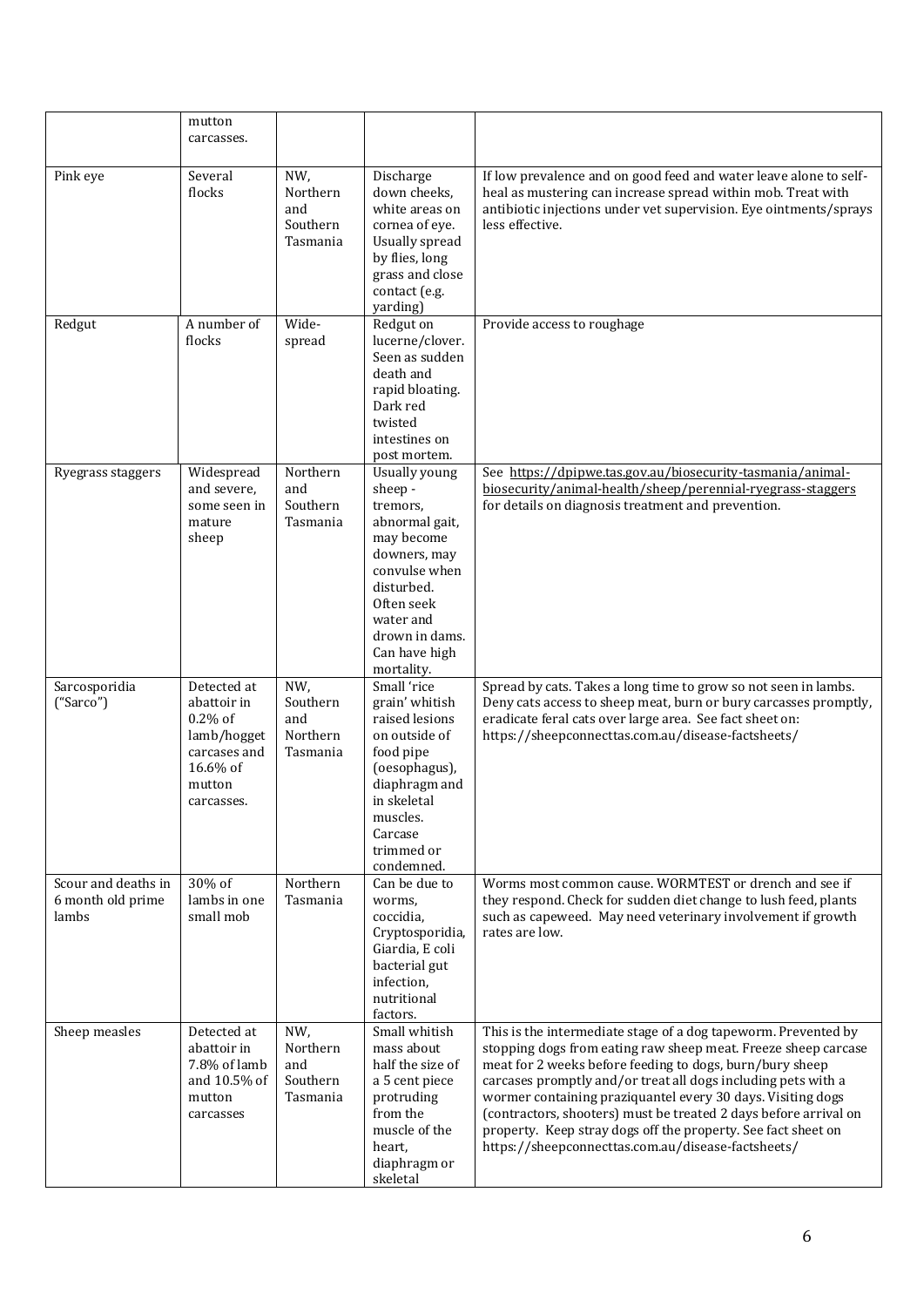|                                                    |                                                                                                              |                                         | muscle. Hearts<br>condemned.<br>Carcase is<br>trimmed or<br>condemned if<br>too many to<br>trim.                  |                                                                                                                                                                                                                                                                                                                                                                                                                     |
|----------------------------------------------------|--------------------------------------------------------------------------------------------------------------|-----------------------------------------|-------------------------------------------------------------------------------------------------------------------|---------------------------------------------------------------------------------------------------------------------------------------------------------------------------------------------------------------------------------------------------------------------------------------------------------------------------------------------------------------------------------------------------------------------|
| Sudden deaths on<br>irrigated lucerne or<br>clover | Several large<br>flocks                                                                                      | Northern<br>and<br>Southern<br>Tasmania | Lambs found<br>dead and<br>carcase blown<br>up.                                                                   | May be caused by 'lucerne red gut', Pulpy Kidney (PK) or frothy<br>bloat, pneumonia, exposure. Give third PK vaccination or use 8-<br>in-one, don't place hungry lambs on irrigated legumes, offer good<br>quality hay ad lib before introduction, move lambs on and off<br>affected paddocks.                                                                                                                      |
| Worms                                              | Multiple<br>reports.<br>Significant<br>weaner<br>deaths from<br>black scour<br>worm on<br>some<br>properties | Wide-<br>spread.                        | Scour, High<br>faecal egg<br>count. One<br>count over<br>3300 in ewe<br>lambs. Most<br>counts<br>moderate.        | Black scour worm dominating now. Barbers Pole Worm can also<br>still be present at this time of year. Differentiate from nutritional<br>scour or coccidia by WORMTEST. Use effective drench. Check<br>that drench is working by repeating egg count 10-14 days later.<br>Try to plan 'clean' paddocks for pre-lamb drenched ewes. See<br>WORMBOSS at: http://www.wormboss.com.au/sheep-<br>goats/programs/sheep.php |
| <b>CATTLE</b>                                      |                                                                                                              |                                         |                                                                                                                   |                                                                                                                                                                                                                                                                                                                                                                                                                     |
| Agitation                                          | One cow                                                                                                      | Northern<br>Tasmania                    | Aggression,<br>nose injuries,<br>frothing at the<br>mouth.                                                        | May be due to temperament, low blood magnesium or brain<br>inflammation. Veterinary diagnosis and appropriate treatment<br>best. Cattle with such signs may qualify for a subsidy payment if<br>euthanased and a post mortem done by a vet. See Bucks for<br>Brains: https://www.animalhealthaustralia.com.au/wp-<br>content/uploads/2015/11/Bucks-for-Brains_Jun16_WEB.pdf                                         |
| Ataxia (wobbly)<br>and death                       | One steer                                                                                                    | Northern<br>Tasmania                    | Swaying gait,<br>died after two<br>days. On<br>brassica crop.                                                     | Could be due to brassica anaemia, PEM (though usually blind),<br>other internal disease. Usually best to get a vet to diagnose and<br>treat accordingly.                                                                                                                                                                                                                                                            |
| Bloat                                              | One steer<br>died in one<br>medium<br>herd                                                                   | Northern<br>Tasmania                    | On leafy<br>turnips and<br>clover, found<br>dead and<br>blown up.                                                 | Brassica bloat from acidosis of the rumen due to high level of<br>carbohydrate from turnips stops normal rumen movement and<br>burping of gas. Gas builds up and pressure stops animal<br>breathing. Prevent with hay, limestone or causmag to make<br>rumen less acid. Or frothy bloat from clover - use bloat blocks.                                                                                             |
| Cloudy cornea                                      | Several<br>cattle in two<br>herds                                                                            | Northern<br>and<br>Southern<br>Tasmania | Cornea is<br>cloudy and<br>sometimes<br>small blood<br>vessels can be<br>seen growing<br>across it from<br>edges. | Usually healing injury or healing Pink Eye. No need to do<br>anything if there is no discharge.                                                                                                                                                                                                                                                                                                                     |
| Condition score<br>low                             | A number of<br>cows in<br>several<br>herds                                                                   | Northern<br>Tasmania                    | Ribs showing<br>in beef cattle,<br>quite sunken<br>between pins<br>and tailhead in<br>dairy cows                  | Possibly due to age/teeth, under-nutrition, fluke, worms or<br>chronic disease.                                                                                                                                                                                                                                                                                                                                     |
| Corkscrew claw                                     | One cow in<br>one large<br>herd                                                                              | Southern<br>Tasmania                    | Outside claw<br>on hind leg<br>grows up off<br>ground in<br>corkscrew<br>form                                     | Genetic cause. Cull.                                                                                                                                                                                                                                                                                                                                                                                                |
| Crusty muzzle                                      | Three steers<br>in one<br>medium<br>mob.                                                                     | Northern<br>Tasmania                    | Crusting of<br>bare area<br>between the<br>top lip and<br>nostrils.                                               | Possibly photosensitisation or IBR (Infectious Bovine<br>Rhinotracheitis).                                                                                                                                                                                                                                                                                                                                          |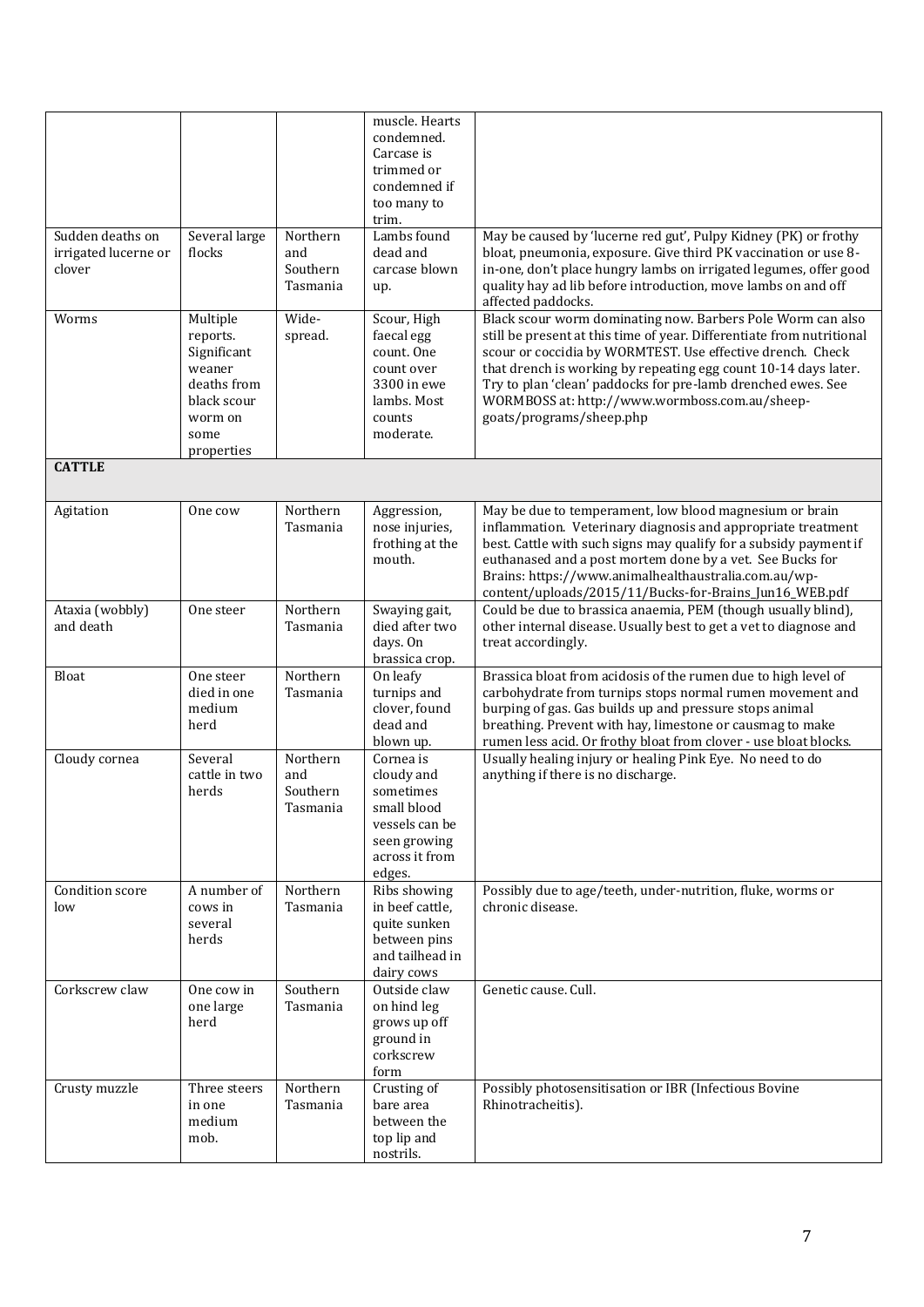| Downer cow                                                                     | One cow in<br>one beef<br>herd                                                                          | Southern<br>Tasmania                           | Possibly milk<br>fever, acute<br>mastitis,<br>calving injury.                                                                         | Veterinary diagnosis and treat accordingly.                                                                                                                                                                                                                       |
|--------------------------------------------------------------------------------|---------------------------------------------------------------------------------------------------------|------------------------------------------------|---------------------------------------------------------------------------------------------------------------------------------------|-------------------------------------------------------------------------------------------------------------------------------------------------------------------------------------------------------------------------------------------------------------------|
| Empty cows at<br>pregnancy testing                                             | 20% of one<br>large herd                                                                                | Southern<br>Tasmania                           | Cows in good<br>BCS. Could be<br>vibrio, bull<br>failure possibly<br>trichs.                                                          | Veterinary investigation required.                                                                                                                                                                                                                                |
| Eye cancer in<br>Hereford cows.                                                | One case<br>each in two<br>herds                                                                        | Southern<br>and<br>Northern<br>Tasmania        | Growth or<br>ulceration of<br>eye or eyelid.<br>More common<br>in cattle with<br>white<br>pigmentation<br>around the eye.             | Very early growths can be frozen, burnt (electrocautery) or<br>scraped off. More advanced require surgery. Severe require<br>euthanasia. Don't transport if the cow can't close eyelid over the<br>growth.                                                        |
| Freemartin                                                                     | One heifer in<br>one medium<br>herd                                                                     | Southern<br>Tasmania                           | Infertility in<br>twin heifer<br>born with a<br>bull calf<br>brother.                                                                 | Vet can diagnose by rectal palpation. Cull.                                                                                                                                                                                                                       |
| Horn growing into<br>head (in-grown<br>horn)                                   | One cow in<br>one large<br>herd.                                                                        | Southern<br>Tasmania                           | Horn has<br>damaged the<br>skin.                                                                                                      | May result in animal welfare penalties. Horns must be trimmed<br>or removed by a vet on-farm. Ask your vet for some embryotomy<br>wire as it allows horn to be trimmed safely. Prevention: Dehorn<br>calves so that a margin of haired skin is removed with horn. |
| Liver damage                                                                   | A number of<br>cattle<br>affected over<br>spring,<br>summer and<br>autumn in<br>one large<br>dairy herd | Northern<br>Tasmania                           | Possible causes<br>include fungal<br>toxins such as<br>seen with<br>Facial Eczema.                                                    | Test Pithomyces spore levels in pasture (Facial Eczema). Add<br>toxin absorbents to feed. Further fungal toxin testing if<br>necessary.                                                                                                                           |
| Mastitis in dairy<br>cows.                                                     | A number of<br>cases in a<br>number of<br>herds                                                         | NW,<br>Northern<br>and<br>Southern<br>Tasmania | <b>Udder</b> or milk<br>abnormal.                                                                                                     | See https://www.dairyaustralia.com.au/en/animal-<br>management-and-milk-quality/mastitis-and-milk-<br>quality#.YFq2Z68zY2w                                                                                                                                        |
| Nasal discharge,<br>blood-stained                                              | One bull in<br>one medium<br>herd                                                                       | Northern<br>Tasmania                           | Could be<br>caused by a<br>number of<br>respiratory<br>viruses, by<br>trauma or<br>allergy.                                           | If animal is otherwise bright and alert, just keep under<br>observation. If any other signs of ill-health use antibiotics under<br>veterinary supervision.                                                                                                        |
| Nerve damage to<br>hind leg                                                    | One cow in<br>one small<br>herd                                                                         | Northern<br>Tasmania                           | Leg partly<br>paralysed                                                                                                               | Sometimes good nursing and rest for some months will allow<br>improvement.                                                                                                                                                                                        |
| Ocular (eye)<br>discharge, clear,<br>watery, with<br>squinting of that<br>eye. | One steer<br>from one<br>herd                                                                           | Northern<br>Tasmania                           | Could be<br>caused by an<br>injury to that<br>eye or a foreign<br>body under the<br>eyelid, but can<br>be first stage of<br>Pink Eye. | Check for injury or foreign body. Observe again later to make<br>sure Pink Eye is not developing.                                                                                                                                                                 |
| Patella lock                                                                   | One cow in<br>one small<br>herd                                                                         | Northern<br>Tasmania                           | One or both<br>hind legs<br>remain<br>extended<br>behind the cow                                                                      | A vet can cut a ligament to free the stifle joint.                                                                                                                                                                                                                |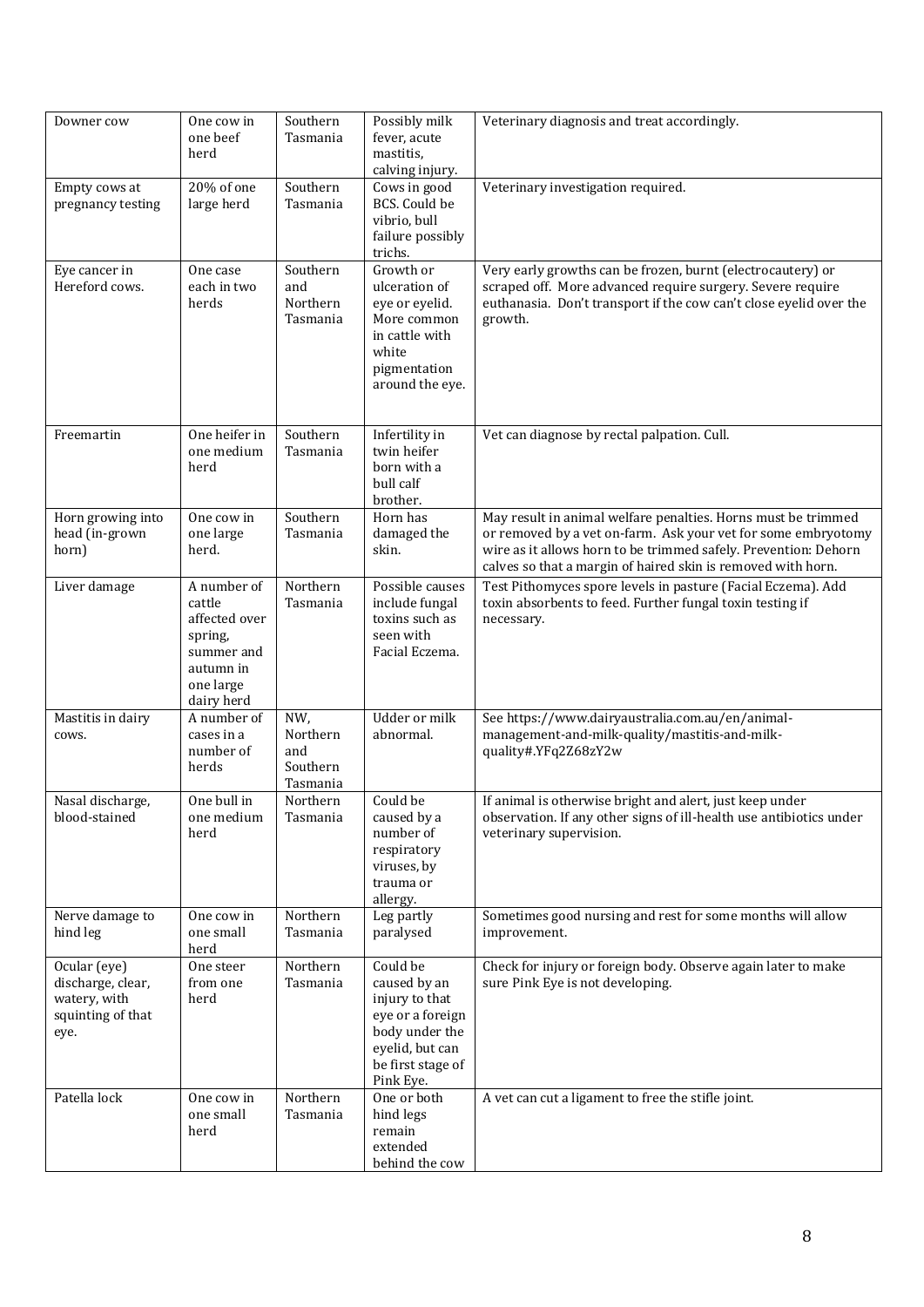|                     |                                                           |                                                | as she tries to<br>walk.                                                                                                                                                                                        |                                                                                                                                                                                                                                                                                                                                                         |
|---------------------|-----------------------------------------------------------|------------------------------------------------|-----------------------------------------------------------------------------------------------------------------------------------------------------------------------------------------------------------------|---------------------------------------------------------------------------------------------------------------------------------------------------------------------------------------------------------------------------------------------------------------------------------------------------------------------------------------------------------|
| Pink Eye            | Widespread                                                | Northern<br>and<br>Southern<br>Tasmania        | Discharge<br>down the<br>cheeks,<br>inflamed<br>conjunctiva<br>and cornea,<br>sometimes<br>with ulceration<br>of cornea.                                                                                        | Start treatment early. Separate affected cattle, use eye creams,<br>antibiotic injection into eyelids, eye patches or vet can stitch<br>eyelids. There is a vaccine available that covers most of the<br>strains of pink eye bacteria that occur in Tasmania.                                                                                           |
| Prepucial prolapse  | One bull in<br>one small<br>herd                          | Northern<br>Tasmania                           | Soft pink<br>internal tissue<br>of sheath hangs<br>out. If injured<br>while out,<br>becomes<br>swollen and<br>can't go back<br>in.                                                                              | A veterinarian may be able to operate even if damaged.                                                                                                                                                                                                                                                                                                  |
| Respiratory disease | Weaners and<br>finished<br>cattle in<br>several<br>herds. | NW,<br>Northern<br>and<br>Southern<br>Tasmania | Cough, nasal<br>discharge.                                                                                                                                                                                      | Many respond to antibiotic treatment under veterinary<br>supervision.                                                                                                                                                                                                                                                                                   |
| Runty weaner        | 1 heifer in<br>one large<br>herd                          | Southern<br>Tasmania                           | May be due to<br>pestivirus.                                                                                                                                                                                    | Calves that are infected as a foetus at 30-90 days of pregnancy<br>may be persistently infected and usually do not grow well and<br>die before 18 months of age. Blood or skin tests can detect such<br>PI calves. See: https://www.mla.com.au/research-and-<br>development/animal-health-welfare-and-<br>biosecurity/diseases/reproductive/pestivirus/ |
| Ryegrass staggers   | Three young<br>cattle from<br>one large<br>herd           | Northern<br>Tasmania                           | Usually more<br>severe in<br>young cattle -<br>tremors,<br>abnormal gait,<br>may become<br>downers, may<br>convulse when<br>disturbed.<br>Often seek<br>water and<br>drown in dams.<br>Can have<br>mortalities. | See https://dpipwe.tas.gov.au/biosecurity-tasmania/animal-<br>biosecurity/animal-health/sheep/perennial-ryegrass-staggers<br>for details on diagnosis treatment and prevention. Feed with<br>additives to absorb the ryegrass toxin in the rumen may be worth<br>a try.                                                                                 |
| Scouring            | Several<br>steers in<br>several<br>herds                  | Northern<br>Tasmania                           | Can be due to<br>worms,<br>selenium or<br>copper<br>deficiency,<br>nutritional<br>factors, gut<br>infection,<br>toxicities.                                                                                     | Do cattle Wormtest or try a drench, feed some roughage. Call the<br>vet if no response and if growth rates are reduced                                                                                                                                                                                                                                  |
| Solar abscess       | One bull in<br>one large<br>herd                          | Southern<br>Tasmania                           | Discharge of<br>pus from<br>coronary band.<br>Pus under sole<br>of front hoof.                                                                                                                                  | Remove from mob, pare hooves to expose and drain all under-<br>run areas. Antibiotics and anti-inflammatories under vet<br>supervision.                                                                                                                                                                                                                 |
| Toe crack           | Two cows<br>and one bull                                  | Southern<br>Tasmania                           | Vertical splits<br>in the toe of the<br>hoof from                                                                                                                                                               | May be conformation (and possibly hereditary) vitamin/mineral<br>deficiency or dry cold conditions. Pare the feet. If lame may need<br>to pare, cut out all damaged hoof horn and check for hoof                                                                                                                                                        |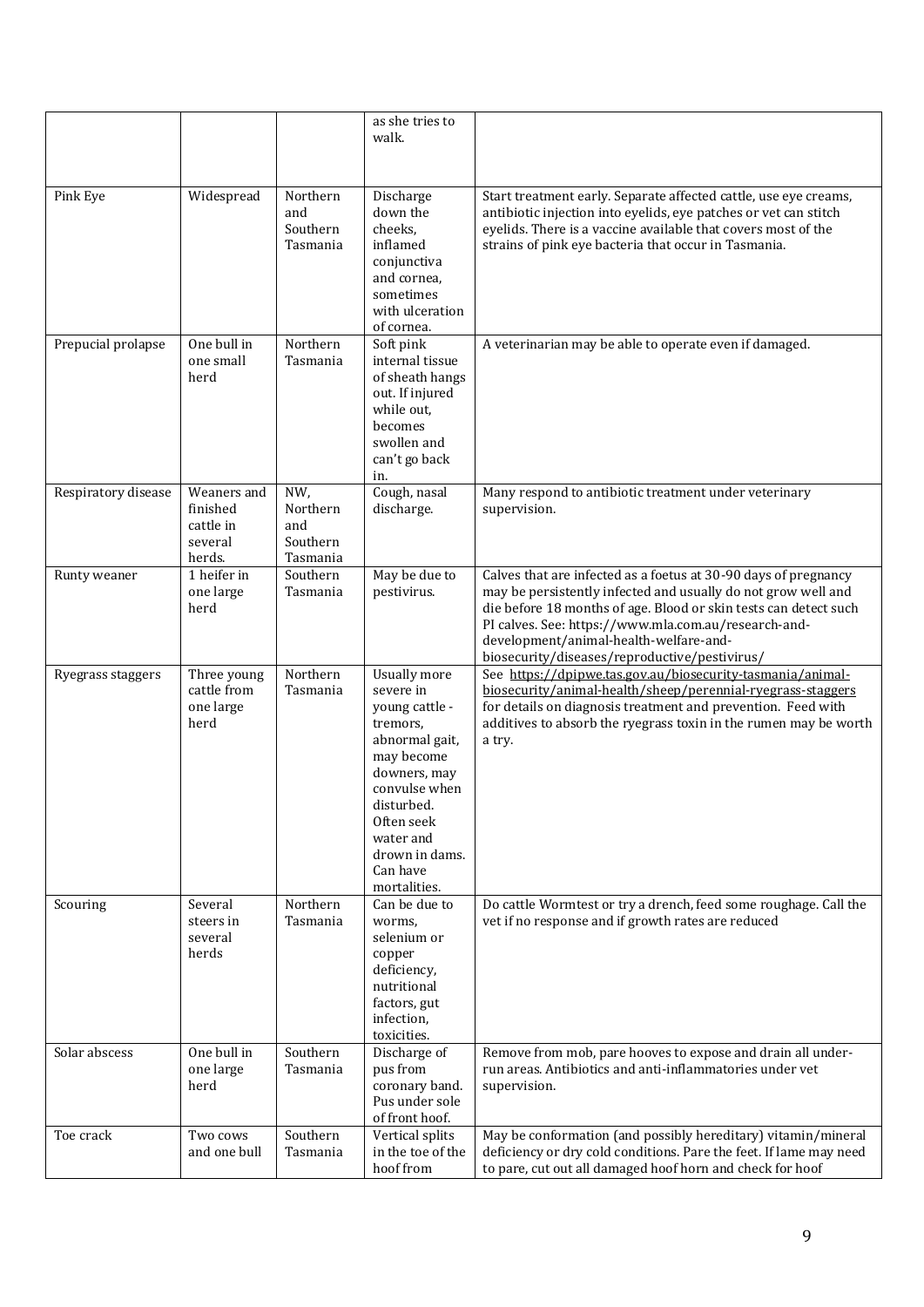|                           | in one large                     |                      | coronary band                                                                                       | abscess. Feed dietary supplement with copper, zinc, vitamins A, D                                                                                                                                    |
|---------------------------|----------------------------------|----------------------|-----------------------------------------------------------------------------------------------------|------------------------------------------------------------------------------------------------------------------------------------------------------------------------------------------------------|
|                           | herd                             |                      | to tip of toe.                                                                                      | and biotin.                                                                                                                                                                                          |
| Wasted hip                | One bull in<br>one large<br>herd | Southern<br>Tasmania | Muscles of<br>hindquarter<br>waste away<br>due to less use<br>because of<br>lameness in<br>that leg | A variety of injuries and degenerative changes of hip and stifle<br>joints can cause wasting. Generally best to cull if fit to load or<br>destroy on-farm if not fit to load. Suitable for pet food. |
| <b>ALPACAS and CAMELS</b> |                                  |                      |                                                                                                     |                                                                                                                                                                                                      |
|                           |                                  |                      |                                                                                                     |                                                                                                                                                                                                      |
| No reports                |                                  |                      |                                                                                                     |                                                                                                                                                                                                      |
|                           |                                  |                      |                                                                                                     |                                                                                                                                                                                                      |
| <b>GOATS</b>              |                                  |                      |                                                                                                     |                                                                                                                                                                                                      |
|                           |                                  |                      |                                                                                                     |                                                                                                                                                                                                      |
| No reports                |                                  |                      |                                                                                                     |                                                                                                                                                                                                      |
|                           |                                  |                      |                                                                                                     |                                                                                                                                                                                                      |
| <b>PIGS</b>               |                                  |                      |                                                                                                     |                                                                                                                                                                                                      |
|                           |                                  |                      |                                                                                                     |                                                                                                                                                                                                      |
| No reports                |                                  |                      |                                                                                                     |                                                                                                                                                                                                      |
| <b>POULTRY</b>            |                                  |                      |                                                                                                     |                                                                                                                                                                                                      |
|                           |                                  |                      |                                                                                                     |                                                                                                                                                                                                      |
| No reports                |                                  |                      |                                                                                                     |                                                                                                                                                                                                      |
|                           |                                  |                      |                                                                                                     |                                                                                                                                                                                                      |
| <b>DEER</b>               |                                  |                      |                                                                                                     |                                                                                                                                                                                                      |
|                           |                                  |                      |                                                                                                     |                                                                                                                                                                                                      |
| No Reports                |                                  |                      |                                                                                                     |                                                                                                                                                                                                      |

# **Resources**

#### **Farm biosecurity plans**

Everything you need to know about farm biosecurity, for example to make a biosecurity plan for LPA accreditation, can be found on: <https://www.farmbiosecurity.com.au/>

#### **Animal health declarations**

Provide an animal health declaration when selling sheep, cattle, goats and camelids, and ask to see declarations when purchasing or moving these animals onto your property. See: <https://www.farmbiosecurity.com.au/toolkit/declarations-and-statements/>

**Livestock Data Link** (LDL) allows you to access information on carcase data, diseases and conditions detected in your sheep at slaughter through the National Sheep Health Monitoring Project. See: [https://www.integritysystems.com.au/globalassets/isc/pdf-files/ldl-pdf-files/about](https://www.integritysystems.com.au/globalassets/isc/pdf-files/ldl-pdf-files/about-livestock-data-link.pdf)[livestock-data-link.pdf](https://www.integritysystems.com.au/globalassets/isc/pdf-files/ldl-pdf-files/about-livestock-data-link.pdf) for more details.

#### **Report any suspicion of an Emergency Animal Disease**

Report any suspicion of an Emergency Animal Disease, especially slobbering/lameness in ruminants and pigs, sudden death in multiple pigs, to your vet or the Hotline on 1800 675 888. Early detection is critical if eradication is to be successful.

#### **Comply with the Ruminant Feed Ban**

Protect access to our export markets by never feeding animal protein such as meat meal to any ruminant including sheep, cattle, goats, deer and alpacas. See: <https://animalhealthaustralia.com.au/australian-ruminant-feed-ban/>